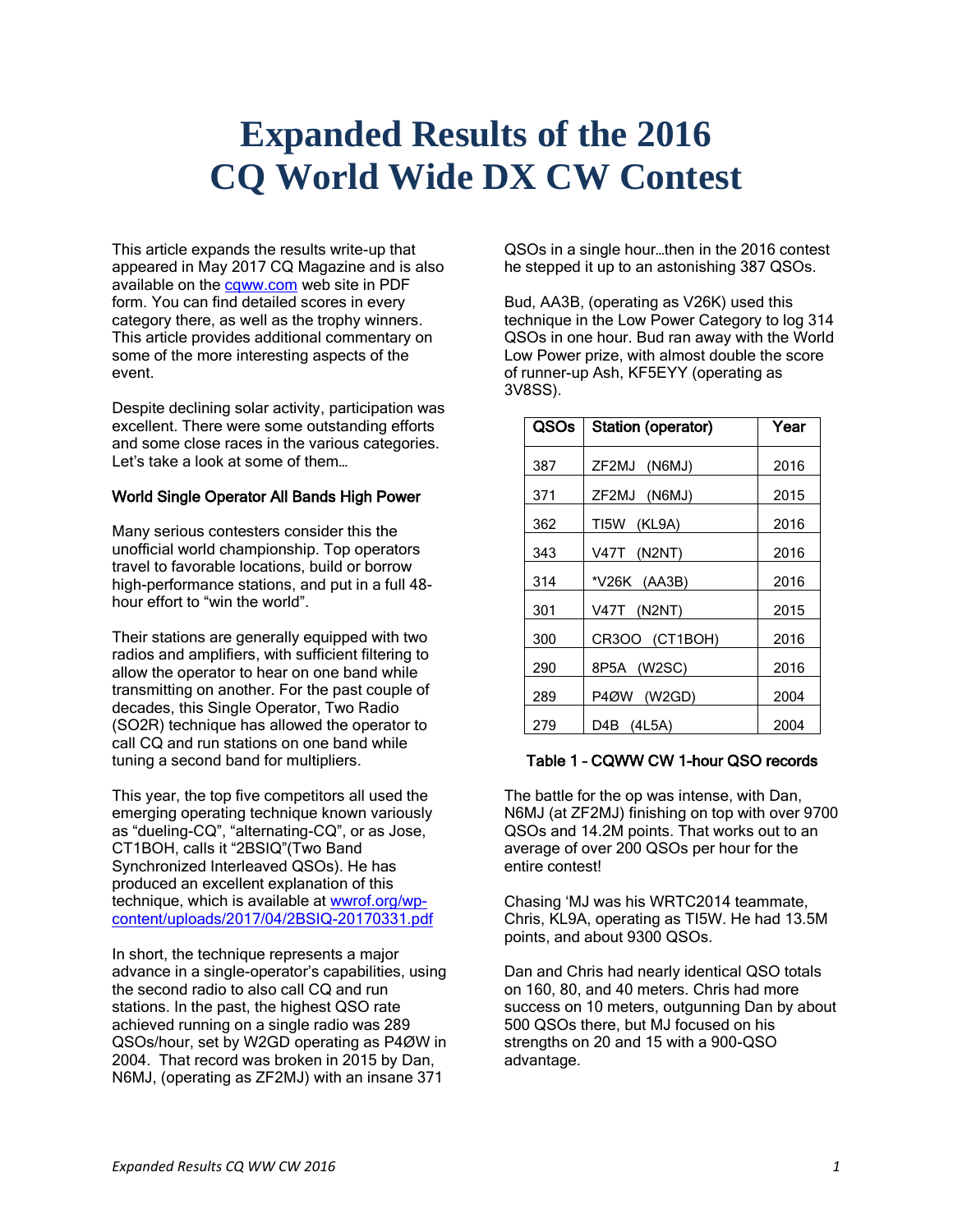Note that these two stations were at an apparent scoring disadvantage due to their North American locations, giving them two points per QSO with other NA stations. However, their massive QSO totals (and outstanding multiplier totals) overcame that handicap. In fact, North American stations took 4 of the top 5 spots.

CT1BOH, operating at CR3OO, was the non-North-American, placing third with almost 8200 QSOs and 13.3M points.

# USA Single Operator All Band High Power

It was a close finish in this category, which establishes bragging rights in the U.S. The top three finishers were within a few percentage points.

Winner Greg, W1KM, and third-place scorer Doug, K1DG, both took advantage of their coastal locations to pound the low bands. Second-place finisher Kevin, N5DX, operating at the central New York mountaintop station of N2QV, focused on 40 meters, where the station sports stacked 4-element Yagis. Kevin had an amplifier fail the second night, and the replacement amplifier was cutting off the first part of his transmissions, slowing him down considerably for the rest of the contest with many stations asking for repeats.

Note that these stations all scored around 5 million points, about half of the sunspot-peak scores. Their QSO totals were in the 3200-3400 range, well down from the 5000+ the same operators and stations produced at the sunspot peak.

# Single Operator All Band Assisted

While the hard-core operators have generally preferred to operate without using assistance from the various DX Cluster sources, more and more of the top operators are beginning to operate this way. It allows them to run up a higher score, primarily by increasing their multiplier.

Take the USA for example. The top three SOA scorers were single-op veterans K5ZD, K1ZZ, and KØDQ (operating at K8PO). Randy's 6.1M was about 10% higher than non-assisted W1KM's score, while the other two were only slightly behind N5DX.

The SOA battle for second place was decided in the log-checking, with K1ZZ's legendary accuracy sailing past KØDQ, who had the higher claimed score.

The Single-op Assisted High Power race for the World High score was also close, with KU1CW (at P4ØC) tangoing past LU5DX (operating as LP1H) by about 6%. The Low Power Assisted World competition was not as close, with veteran John, W2GD (at P4ØW), more than doubling the score of runner-up G4XUM (at MD4K). In the U.S., KE3X (at N3HBX) squeaked past W1NT.

# Multi Operator Single Transmitter

This category began a long time ago as a way for several operators to share a single station. When one operator got tired and needed a break, another could take over. The category evolved over time to allow a second radio to work new multipliers on another band, but only as long as the "multiplier station" stayed on a band for at least ten minutes.

Some innovative groups determined that it was possible with multiple antennas and reasonable physical separation to call CQ and run stations on two frequencies on the same band (with only one signal transmitting on the air at a time). This was later disallowed in the rules. However, these stations found that the second "in-band" station could still add a lot of QSOs by tuning around and/or chasing cluster/Skimmer spots on the "run band" with an interlock to prevent multiple signals on the same band. At the same time, one or more "multiplier stations" could chase cluster/Skimmer spots on the other bands.

The top four World Multi-Single stations all used this sort of setup to run up big scores. When the dust had settled, the 13 operators at CN2AA had put EF8R (18 ops), ED8X (15 ops), and P33W (a mere 7 ops) in their rear-view mirror. In the fifth spot was a more traditional Multi-Single at KP2M with just two operators (KT3Y and K9VV).

The top scores in the USA Multi-Single category were closely bunched together at slightly over 5 million points but spread out geographically. W3UA/1 in New Hampshire bested two Texan stations (K5TR and NR5M), with NY4A (at N4AF's station) in North Carolina not far behind.

The relatively new Multi-Single Low Power category produced one of the closest finishes of the contest. The submitted scores had VP5M